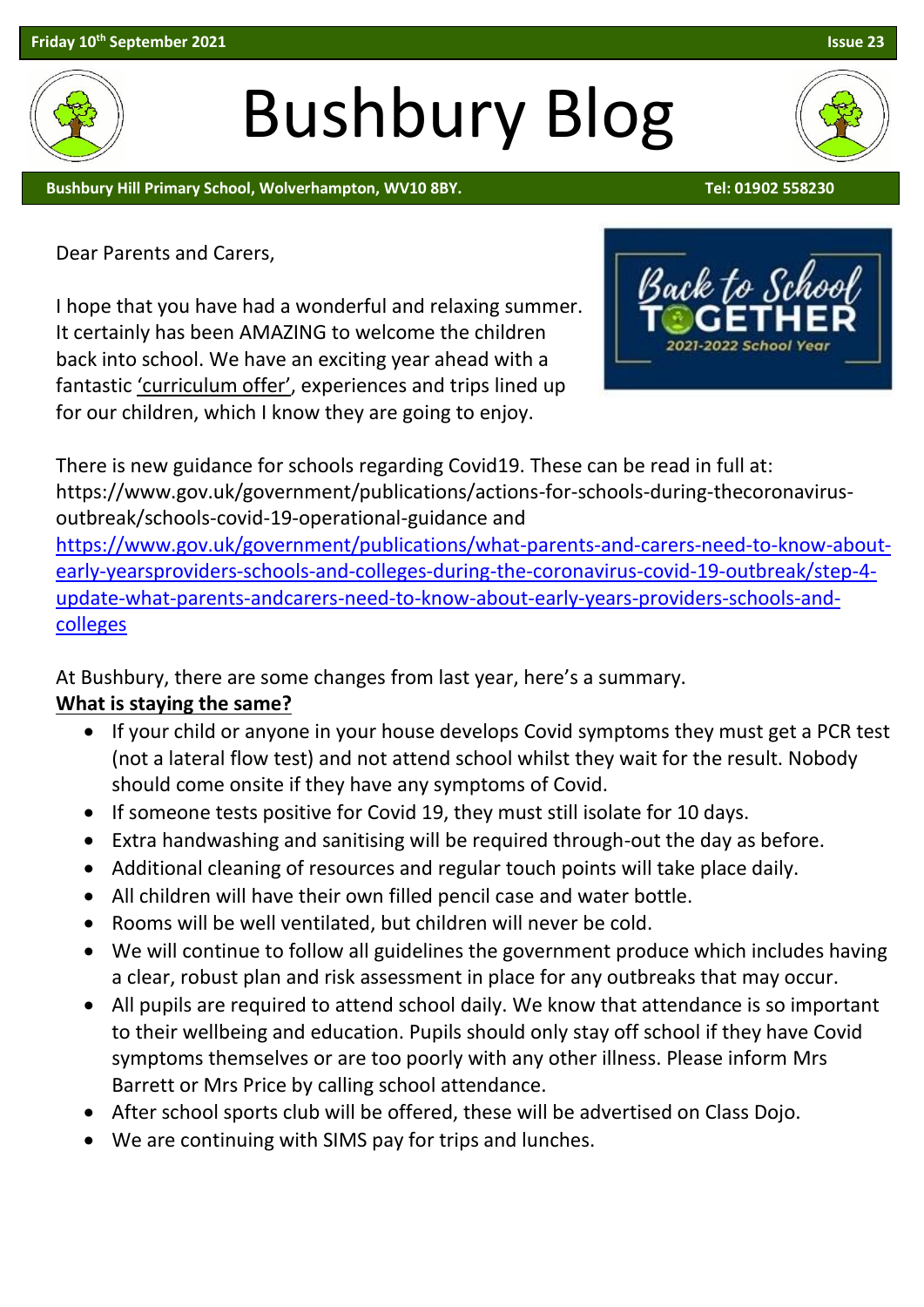## **What is different to last year?**

- If someone tests positive for Covid, pupils (and adults who are fully vaccinated) who are close contacts will not need to isolate unless they develop symptoms themselves but they will be advised to take a PCR test. They do not need to isolate whilst waiting on the PCR test (as long as they are symptom free). Test and trace have now taken over the role of identifying and contacting close contacts however we will of course support if asked to. (This rule may be adapted, alongside reintroducing bubbles, if there are a number of cases in the school in a short period of time however we would seek advice from PHE and follow what they say in a situation such as this. Our contingency and outbreak management plan will support this).
- Bubbles will no longer be required so lunchtimes and break times will allow pupils to mix with two other classes.
- After school events and PTFA events will be able to start this year.
- Educational day trips and residentials will be planned in over the year and are expected to go ahead.
- Breakfast club is back on. Children can enter breakfast club anytime from 8am 8:20 at a cost of 30p per day.
- Children not attending breakfast club, should all enter school via the main entrance, when the gates open at 8:35am. The gates will close at 8:45am.
- Children can now sit in groups rather than on tables facing forwards to support learning and discussions.
- Parents / carers should now use the main path to enter and leave (do not walk through the car park) as we no longer have a one-way system in operation.
- Reception and Nursery children will be collected from the main entrance gate to the playground and Nursery by staff members. Nursery children are collected at 12pm and all other children should be collected at 3pm. There will be staff on hand to show you where to collect your child from. Year 2 and Reception children should be collected from the portable classrooms. Year 1 children can be collected from the Key Stage 1 playground opposite the classrooms. Year 3 children can be collected from the hall, via the playground and Years 4, 5 and 6 can be collected from the main entrance.
- Help protect the school by encouraging all those aged 11 and over in your house to take lateral flow tests twice a week. You can order these at: https://www.gov.uk/ordercoronavirus-rapid-lateral-flowtests We are very aware that for some of you and the children, there may be anxieties around school getting back to normal. Please talk to any of the staff if you have any worries or concerns and we will do everything we can to support you. You may also find useful information at:

[https://www.nspcc.org.uk/keeping-childrensafe/coronavirus-advice-suppport-children](https://www.nspcc.org.uk/keeping-childrensafe/coronavirus-advice-suppport-children-families-parents/)[families-parents/](https://www.nspcc.org.uk/keeping-childrensafe/coronavirus-advice-suppport-children-families-parents/)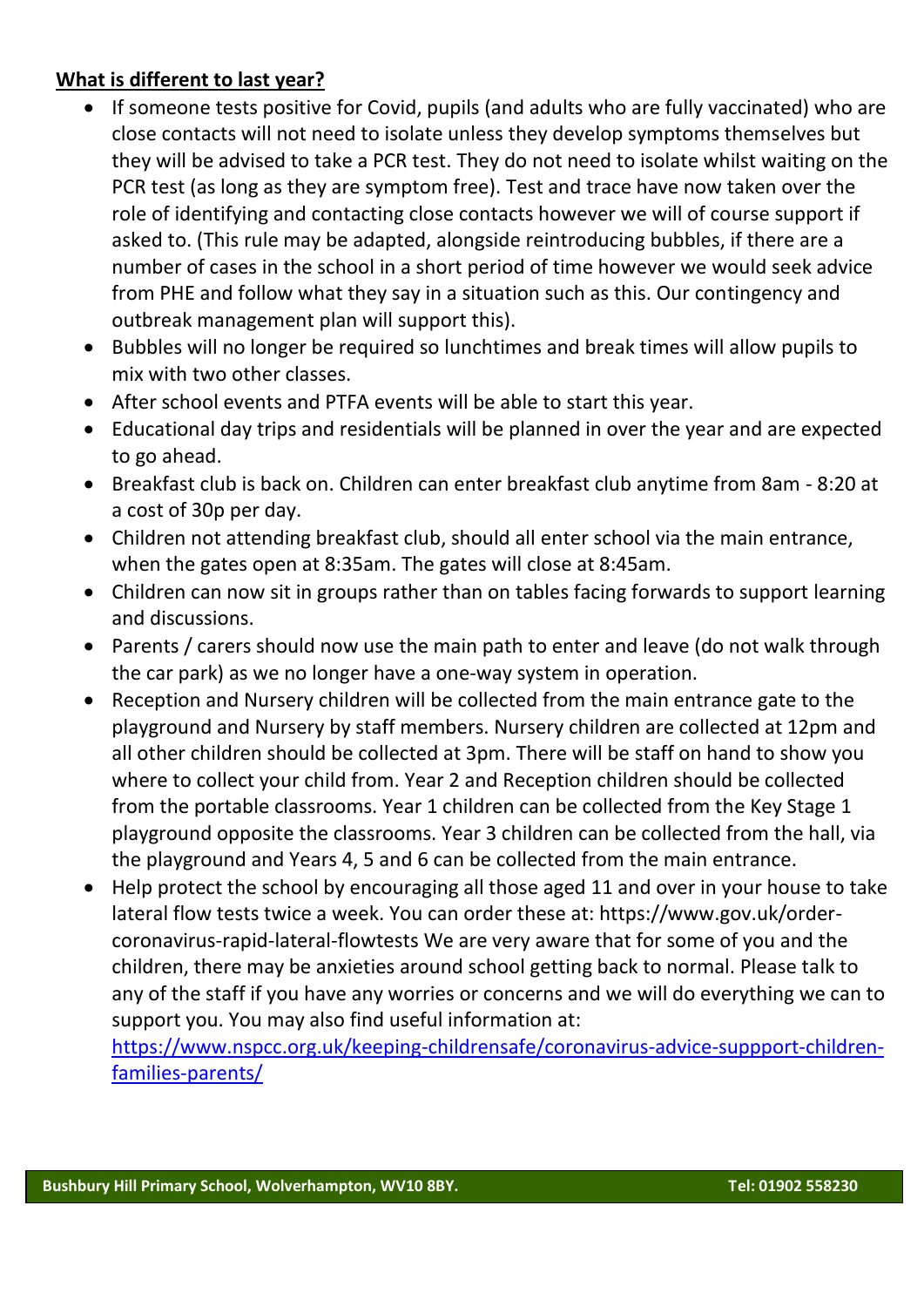**I am sure that this year is going to hold many surprises for us as always, but we will face anything that comes our way with our core value of positivity and remain honest and open at all times.**



#### **ATTENDANCE STARS**



**It is essential that children are back in learning, socialising and having fun, both for their education and their wellbeing. We will be tracking attendance so that we can help you to achieve 96% plus attendance for your child this year and we can maximise their learning.** 

#### **PUNCTUALITY – GETTING HERE ON TIME**



**School lessons start at 8:45. The children need to be in school before the gate closes. Gates are open from 8:35 to 8:45 for those children not wishing to come to breakfast club. Children are much happier when they are not late and they feel they have come in to the school at the same time as everyone else. We will be monitoring punctuality closely this year, which means recording how many minutes from each lesson they have missed.** 

#### **GREEN FLAG AWARD FOR ECO-SCHOOLS**

**Thanks to the eco warriors and Mrs Homer, we have been awarded The Green Flag Award which shows our school's commitment to looking after our environment and is an internationally recognised accreditation for excellence in sustainable education. Apart from the Bushbury Blogs, we are therefore going 'paperless' which means that we will use class dojo for other letters and share news. Bushbury Blogs will be available on our website too.** 

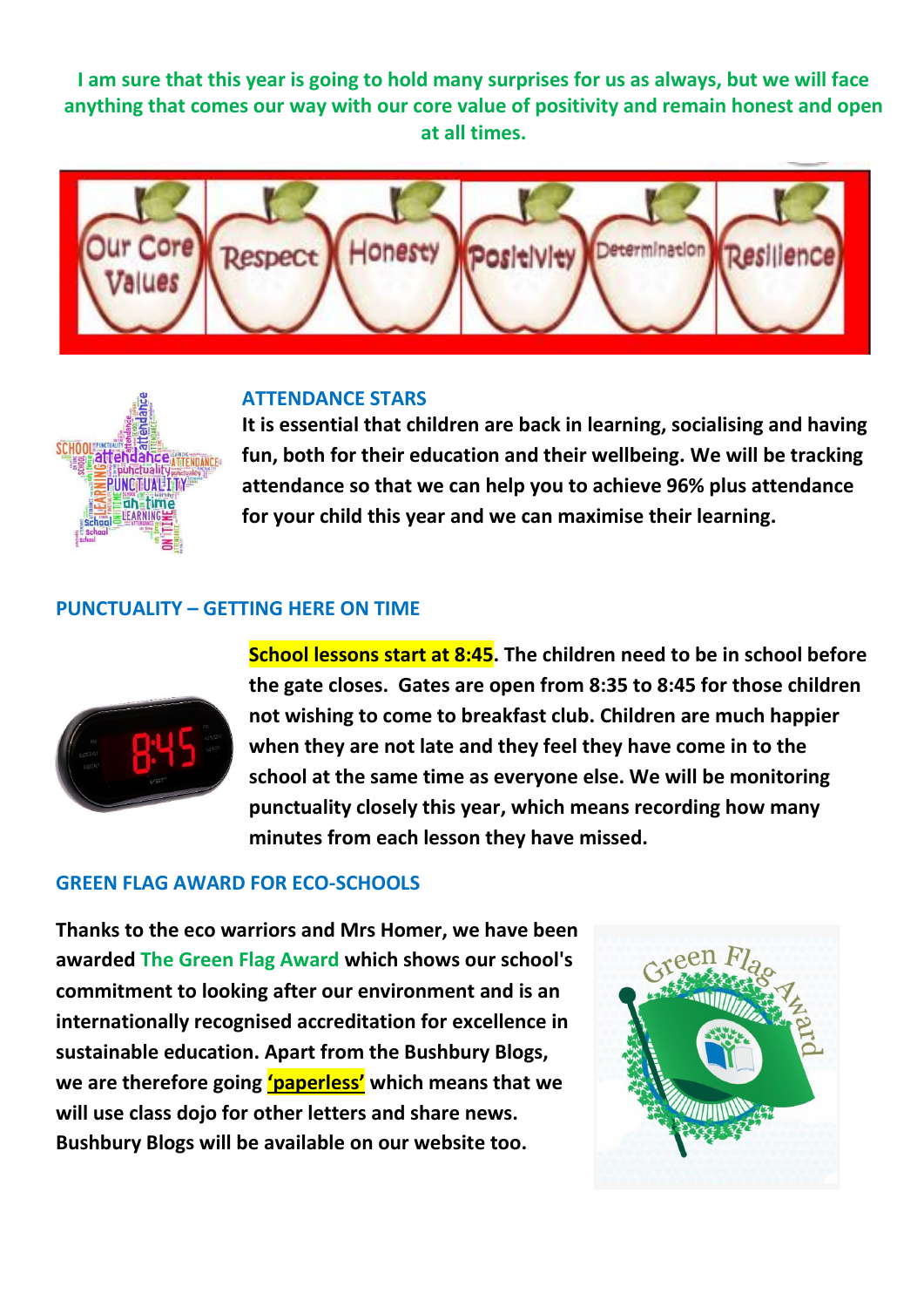

#### **HOMEWORK**

**PARENT COMMUNICATIONS**

**We will continue to use the Class Dojo system to communicate with parents by giving dojo points, sharing good news, class stories and events. Please check regularly for updates and if you are having trouble accessing the app on your phone, please get in touch.**

**Homework will restart on Monday 13th September for all pupils. Homework is given out on a Monday and needs to be handed in by a Friday. In addition, we expect children to read, access spelling shed for learning their spellings and access TTRockstars to learn their timestables, (where applicable for age groups). Pupils in years 1 – 6 can also bring in 30p if homework is completed to spend on tuck and toy on a Friday.** 

### **PARENTS' OPEN EVENING – MONDAY 11th OCTOBER 3:30 – 5:30**

**We had a meet the new teacher evening in July which was on TEAMs. We will be having an open evening where you are welcome to come back into school, view your child's work so far and chat to your teacher. No appointment is necessary, just choose when you would like to pop back up. It will be a chance to come into school and the children can show where their classroom is and where they sit. Please note that this event may be postponed if there is an outbreak in school in order to keep our community safe.** 



#### **MIQUILLS MEALS**

**All children in Reception, Year 1 and Year 2 are entitled to universal free school meals. We encourage this as the children are able to have a hot nutritious meal and try different foods. For those in Years 3 – 6 who pay for their meals, the cost remains the same this year at £2.30 per day or £11.50 per week. Money is paid through SIMS pay.**

| w/b      |  |
|----------|--|
| 6.9.21   |  |
| 27.9.21  |  |
| 18.10.21 |  |



Two seasonal vegetables, a range of salads, fresh bread and a choice of desserts including hot pudding, yaghurt or fruit are available daily<br>Filled jacket potatoes and freshly made sandwiches are also available.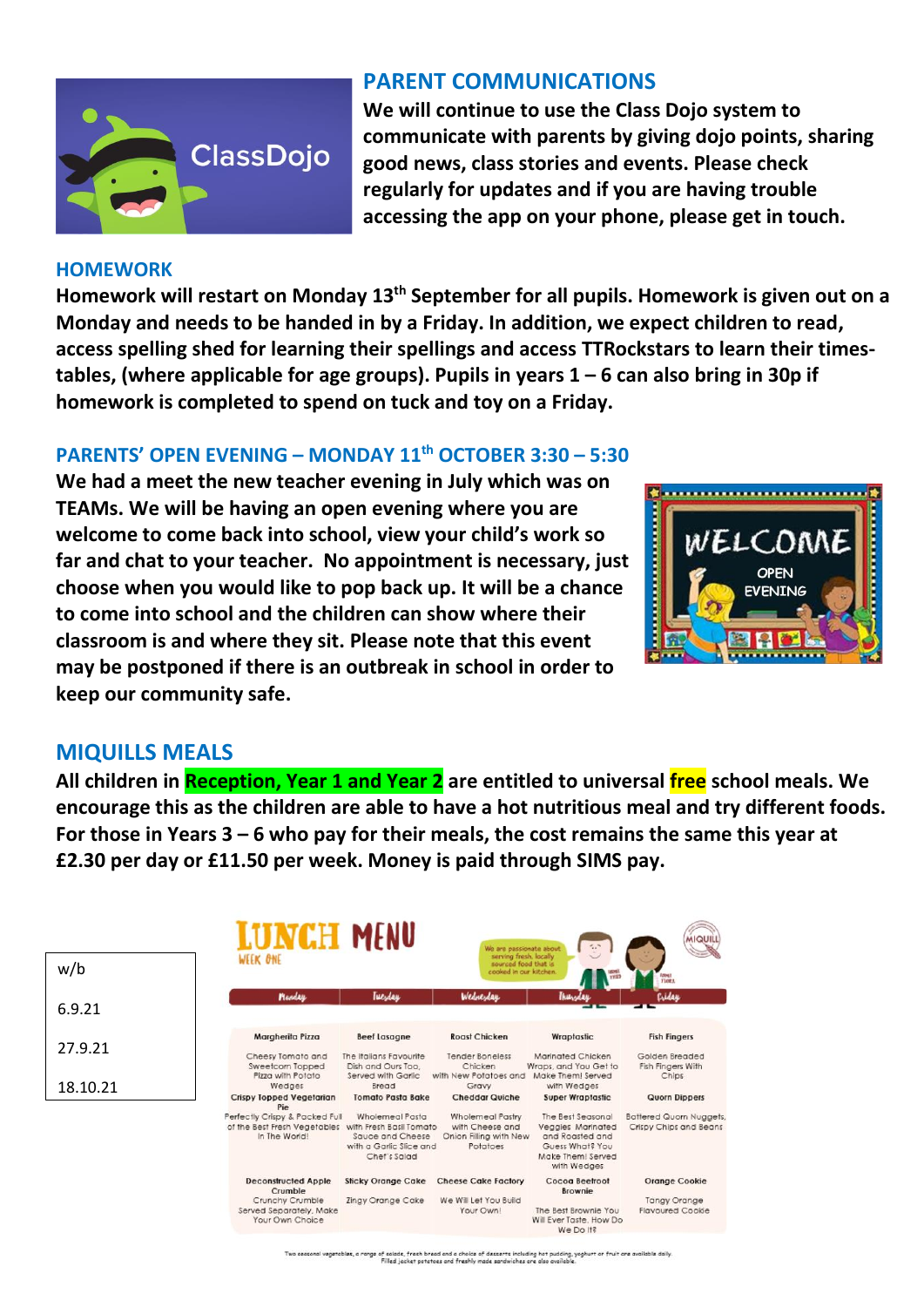| <b>LUNCH MENU</b>                                                                                           | w/b 13.9.21 and 4.10.21                                               | We are passionate about<br>serving fresh, locally<br>sourced food that is<br>cooked in our kitchen. |                                                                                    | <b>FLORA</b>                                                              |
|-------------------------------------------------------------------------------------------------------------|-----------------------------------------------------------------------|-----------------------------------------------------------------------------------------------------|------------------------------------------------------------------------------------|---------------------------------------------------------------------------|
| Menday                                                                                                      | <b><i><u>Tuesday</u></i></b>                                          | Wednesday                                                                                           | Thurs                                                                              | Cridau                                                                    |
| <b>French Stick Pizza</b>                                                                                   | <b>Katsu Chicken Curry</b>                                            | <b>Baked Gammon</b>                                                                                 | <b>Build A Burger</b>                                                              | Sausage Turnover                                                          |
| A Simple Cheese and<br>Tomato Pizza on a<br>Baguette, served with<br>Wedges                                 | Marinated Chicken<br>Thigh Pieces in a Mild<br>Curry Sauce, with Rice | <b>Baked Gammon With</b><br>Crispy Roasties<br>And Gravy                                            | That's Right You Tell Us<br>What You Want On<br>Your Burger.<br>Served With Wedges | A Homemade Pork<br>Sausage Turnover with<br>ChunkyChips                   |
| <b>Vegetable Wrap</b>                                                                                       | <b>Potato And Spinach</b><br>Curry                                    | Quorn Roast                                                                                         | Spiced Lentil & Bean<br>Patties                                                    | <b>Bubble &amp; Squeak Cake</b>                                           |
| Mild Chilli Beans, Peppers Lightly Spiced Potato, Quorn Roast Coated In<br>and Onion, in a Tortilla<br>Wrap | Spinach and Lentil<br>Curry with Rice                                 | a Sage & Onion Crumb<br>With Crispy Roast<br><b>Potatoes And Gravy</b>                              | The Tastiest Veggie<br>Burger Ever.<br>Served With Wedges                          | Mashed Potato.<br>Cabbage and Carrot<br>Patty, Served with Baked<br>Beans |
| Ice Cream And<br>Fruit                                                                                      | Banana Loaf                                                           | <b>Cheese &amp; Crackers</b><br>Or                                                                  | <b>Summer Fruits With</b><br><b>Yogurt Crunch</b>                                  | Carrot Cake                                                               |
| Vanilla Flavoured Ice<br>Cream with Extra Fruit                                                             | Fruity<br>Banana Bread Cake                                           | <b>Fresh Fruit Salad</b>                                                                            | We'll Make The Tastiest<br>What Topping You<br>Want                                | Homemade With a<br>Yogurt and You Tell Us Cream Cheese Frosting.          |

Two seasonal vegetables, a range of salads, fresh bread and a choice of desserts including hot pudding, yoghurt or fruit are available daily.<br>Filled jacket potatoes and freshly made sandwiches are also available.



| <b>All Day Breakfast</b><br>Grilled pork sausage, baked<br>beans, tomato and hash<br>brown with bread and<br>butter | Spaghetti Bolognaise<br>Beef Mince.<br>Vegetable and<br>Tomato Sauce with<br>Whole Wheat<br>Spaghetti | <b>Roast Turkey</b><br>Sliced Turkey with Crispy Chicken Thigh Brushed<br>Roast Potatoes, Stuffing<br>and Graw | Chicken Box<br>with Miguill's Secret<br>House Rub Served with<br>Home Made Wedges &<br>Charred Corn | <b>Fish Burger</b><br>Breaded Fish Burger<br>Served with Crisp Lettuce<br>Mayonnaise, served in a<br>Floured Bun |
|---------------------------------------------------------------------------------------------------------------------|-------------------------------------------------------------------------------------------------------|----------------------------------------------------------------------------------------------------------------|-----------------------------------------------------------------------------------------------------|------------------------------------------------------------------------------------------------------------------|
| Veggie All Day Breakfast Vegetable Chow Mein                                                                        |                                                                                                       | Frog In The Hole                                                                                               | Veggie Box                                                                                          | Mixed Bean Taco                                                                                                  |
| Veggie sausage,<br>baked beans, tomato<br>and hash brown with<br>bread and butter                                   | <b>Stir Fried Vegetables</b>                                                                          | Veggie Sausage in a<br>With a Light Soy Sauce Yorkshire Pudding with<br>Crispy Roast Potatoes<br>and Gravy     | Roasted Vegetables<br>Secret House Rub.<br>Served With Home<br>Made Wedges &<br>Charred Corn        | Mixed Beans Fried with<br>Brushed With Miguill's Peppers & Sweetcorn in a<br>Rich Tomato Sauce                   |
| <b>Chocolate Krispy Bar</b>                                                                                         | <b>Rock Cakes</b>                                                                                     | Jam Sponge                                                                                                     | Marble Sponge                                                                                       | Oat Cookie                                                                                                       |
| Rice Krispies Mixed with<br>Chocolate Syrup                                                                         | An Individual Cake<br>with Sultanas and a<br>Crunchy Topping                                          | Steamed Sponge<br>Topped With Fruit Jam,<br>Served With Custard                                                | Sponges Marbled<br>Together                                                                         | Vanilla And Chocolate A Moreish Oaty Cookie                                                                      |

Two seasonal vegetables, a range of salads, fresh bread and a choice of desserts including hot pudding, yoghurt or fruit are available daily.<br>Filled jacket potatoes and freshly made sandwiches are also available.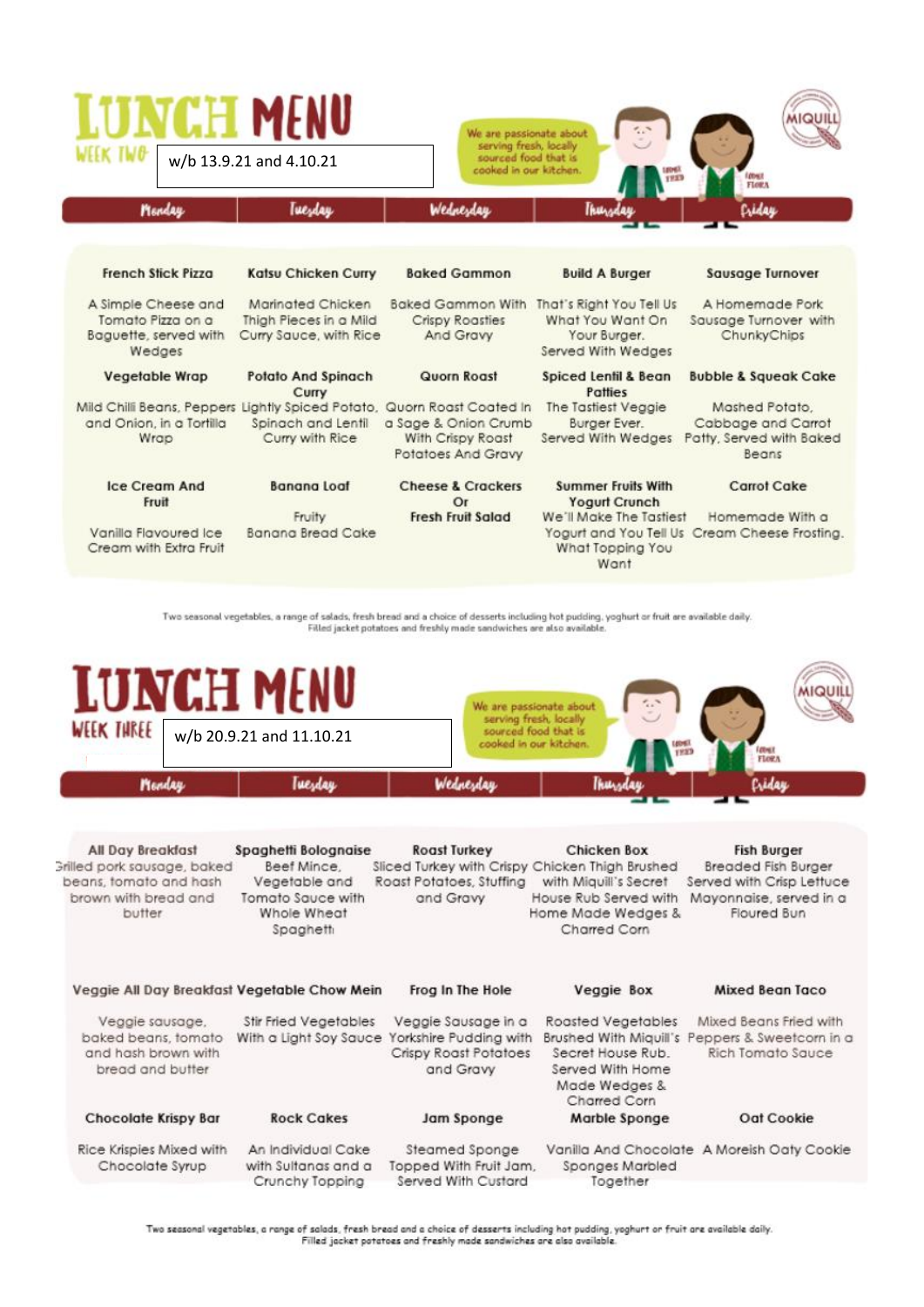

| Mon $13^{th}$        | Roald Dahl day - dress up / SD Assembly                     |
|----------------------|-------------------------------------------------------------|
| Sept                 |                                                             |
| Mon 20 <sup>th</sup> | Whole School Photographs (No breakfast club / details to    |
| Sept                 | follow)                                                     |
| Tues 21st            | 5B Mosely Old Hall                                          |
| Sept                 |                                                             |
| Wed $22nd$           | 5C Mosely Old Hall                                          |
| Sept                 |                                                             |
| Fri 1 <sup>st</sup>  | <b>Black History Month starts</b>                           |
| Oct                  |                                                             |
| Mon $4^{th}$ -       | Pioneer Trip Y6                                             |
| Wed 6 <sup>th</sup>  |                                                             |
| Oct                  |                                                             |
| Mon $11^{th}$        | Open Evening 3:30 - 5:30                                    |
| Oct                  |                                                             |
| Tue $12^{th}$        | Y6 Pioneer assembly (parents joining TEAMs)                 |
| Oct                  |                                                             |
| <b>Thurs</b>         | Kingswood Trip Y2                                           |
| $21^{st}$ - Fri      |                                                             |
|                      |                                                             |
| $22nd$ Oct           |                                                             |
| Fri 22 <sup>nd</sup> | <b>Last Day of Half Term</b>                                |
| Oct                  |                                                             |
| Mon 1st              | <b>STAFF INSET DAY - School closed to pupils</b>            |
| <b>Nov</b>           |                                                             |
| Thurs $4^{th}$       | Diwali Day (Pupils dress up in bright colours / details to  |
| Nov                  | follow)                                                     |
| Tue $9^{th}$         | <b>Y3 visit to Edgmond Hall</b>                             |
| Nov                  |                                                             |
| Mon $15th$           | Start of Anti-Bullying week. Theme = One Kind Word          |
| Nov                  |                                                             |
| Tue $16^{th}$        | Whole school Flu vaccinations $R - 6$                       |
| Nov                  | Year 5 - Molineux trip                                      |
| Fri $17th$           | Party Lunch, Father Christmas visiting with his reindeers / |
| Dec                  | Break up for Christmas                                      |
| Tue $4^{th}$         | Inset Day for staff                                         |
| Jan                  |                                                             |
| Wed $5th$            | Children return                                             |